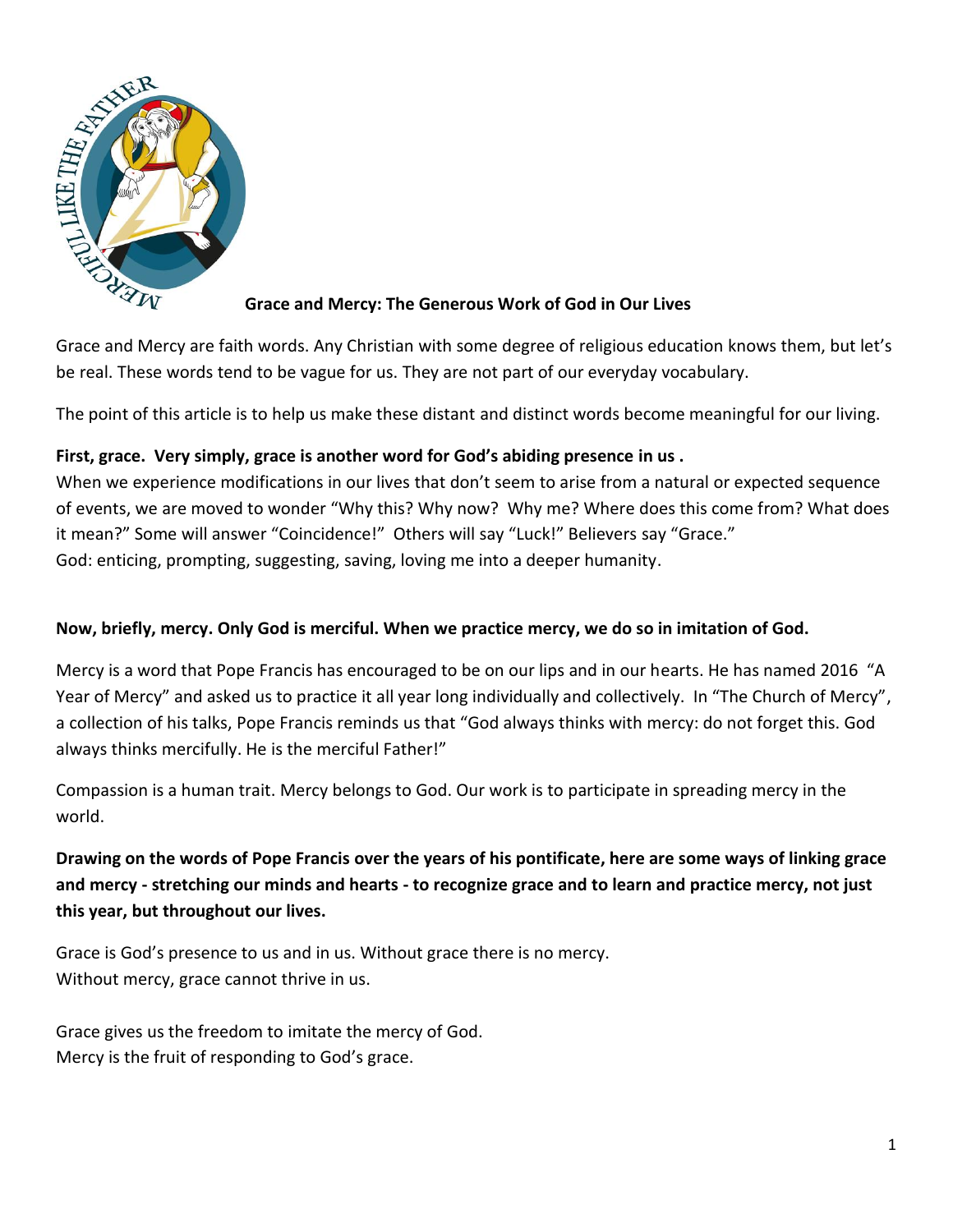Grace prompts us.

Mercy is the way grace in us reaches out to others.

Grace leads us to ask patient, persistent, strong, intelligent questions. Mercy prompts us to explore those questions without fear of the answers.

Grace stirs hunger in us for justice and peace. Mercy is the work of justice and peace.

Grace calls us to step out of ourselves. Mercy shows us where to go.

Grace nourishes us. Mercy uses for good the energy grace gives.

Grace moves us to stimulate unity around us. Mercy makes unity tangible.

Grace takes us to the cross. Mercy makes us share the cross others carry.

Grace is our primary encounter with God. Mercy extends that encounter to others.

Grace is the presence of God within. Mercy is the action of God within.

Grace "unties the knots" within us. It unravels our resistance to merciful acts and ways of being.

Grace is the source of joy. Mercy splashes the world with joy.

Grace makes us children of God. Mercy moves us to embrace others as children of God.

Grace anchors resistance to sin in us. Mercy makes us recognize our own sin, and to forgive and let go of the sin of others.